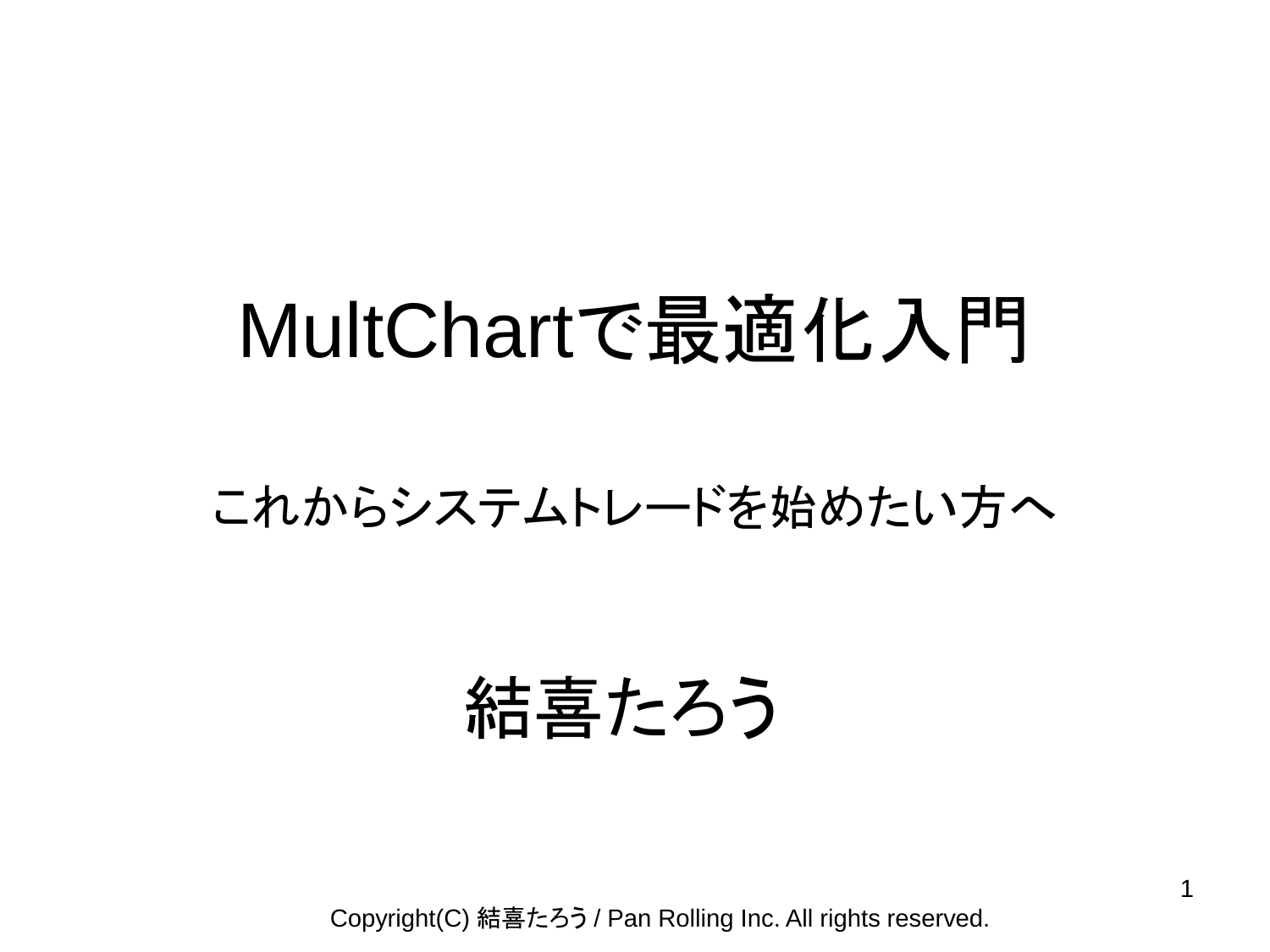プログラムで使う単語

#### 予約語 と 数式記号

| ほんの一例)             |  |                                                                  | もし  if        |
|--------------------|--|------------------------------------------------------------------|---------------|
|                    |  |                                                                  | その時  then     |
| 始値  open           |  |                                                                  |               |
| 高値  high           |  |                                                                  | 買う  buy       |
| 低值  low            |  |                                                                  | 売る  sell      |
|                    |  | 終値  close                                                        |               |
|                    |  |                                                                  | 足す  +         |
|                    |  |                                                                  | 引く  -         |
| $\lambda \sim$ bar |  |                                                                  | 掛る<br>$\star$ |
| (ローソク足)            |  | ーノ<br>Copyright(C) 結喜たろう / Pan Rolling Inc. All rights reserved. |               |
|                    |  |                                                                  |               |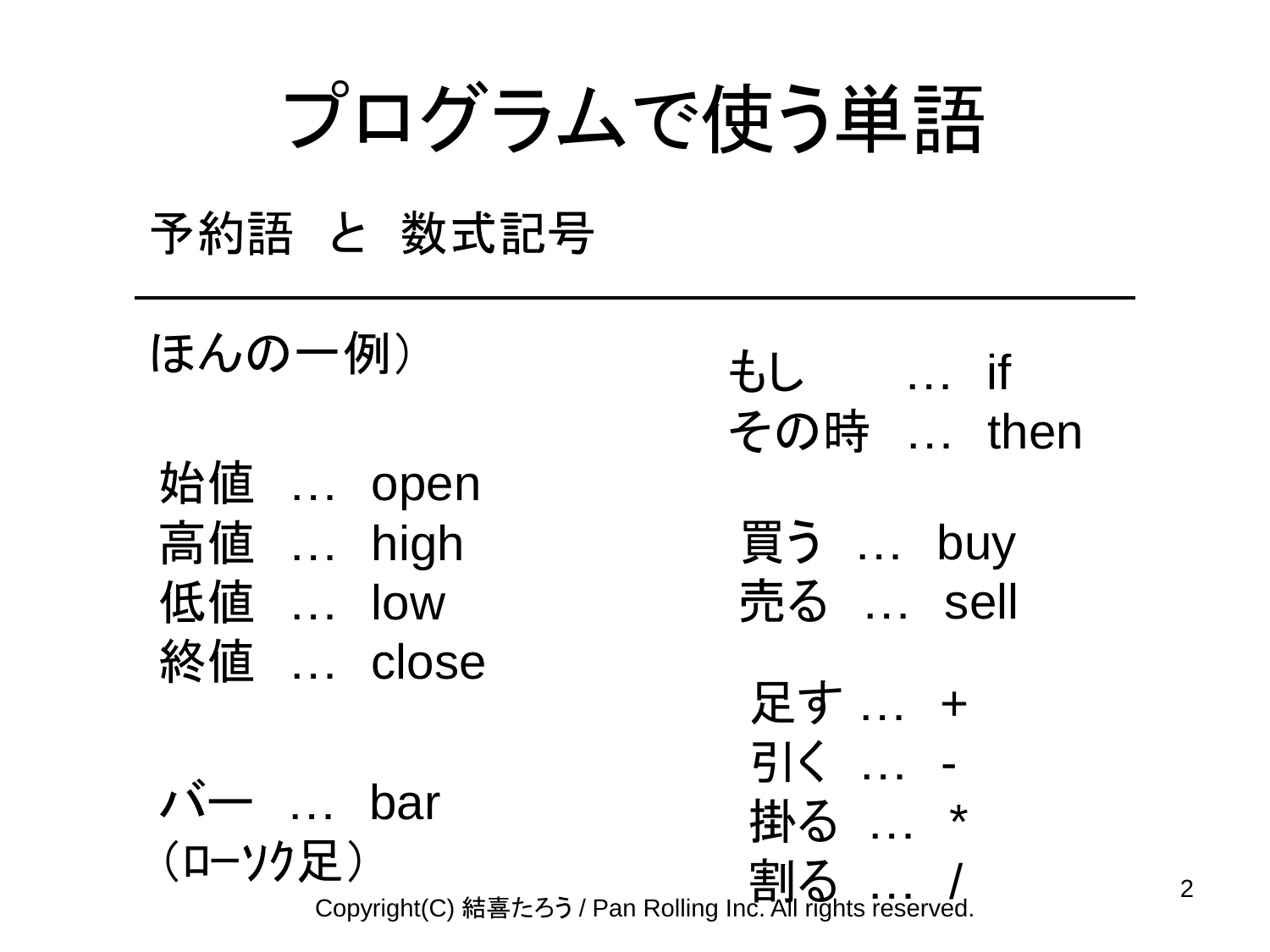プログラムの文法

#### たった1つだけ!



#### If(もし) この条件が起きたら then(次の) 行動をする。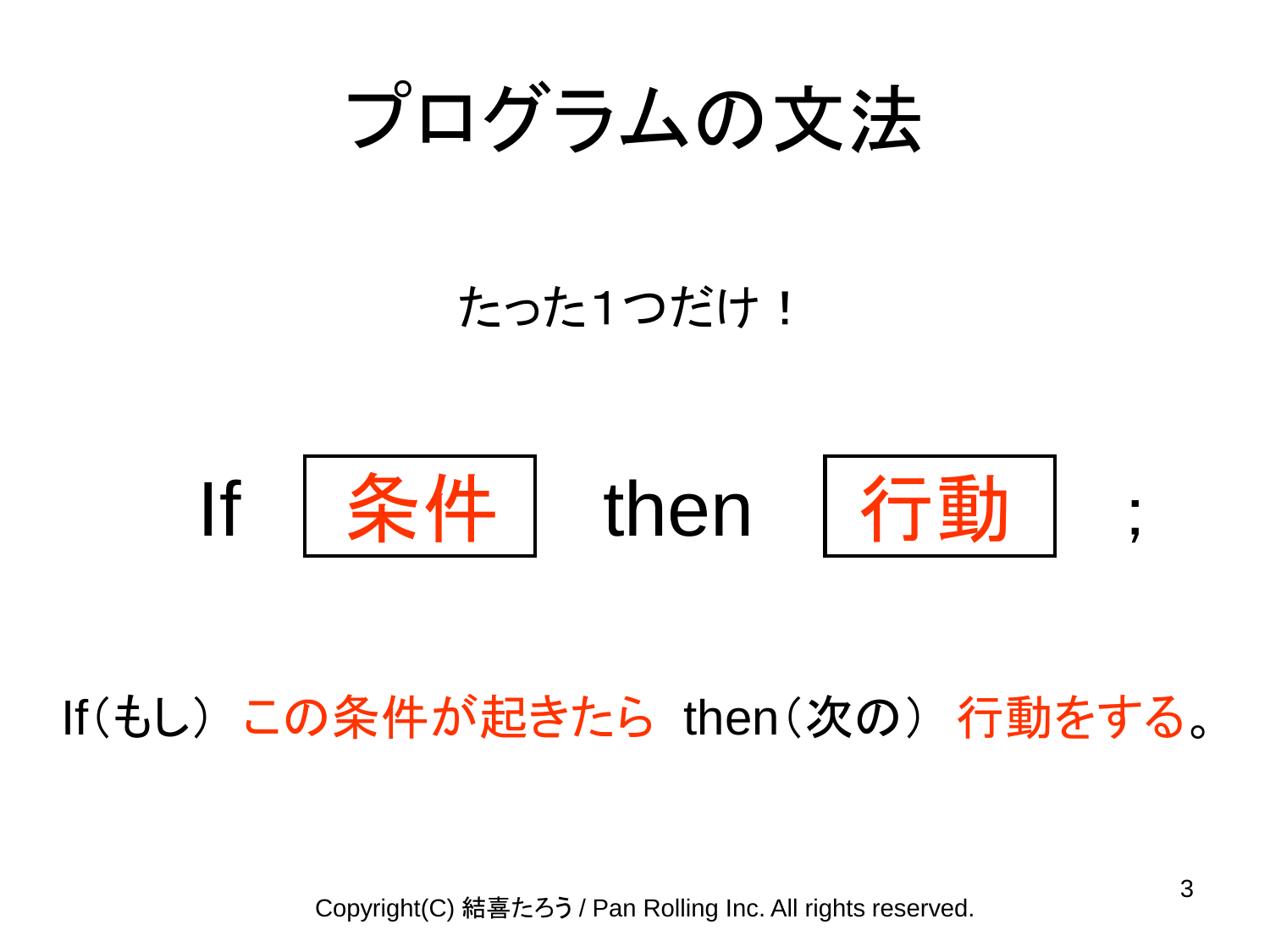# プログラムの例

Inputs: avgLength(40),atrLength(40); Vars: upBand(0),dnBand(0),liquidPoint(0),movAvgVal(0);

movAvgVal =  $average((High + Low + Close)/3.0, avgLength);$ 

upBand = movAvgVal + AvgTrueRange(atrLength); dnBand = movAvgVal - AvgTrueRange(atrLength);

if(movAvgVal > movAvgVal[1]) then Buy ("KKBuy") tomorrow at upBand stop; if(movAvgVal < movAvgVal[1]) then Sell("KKSell")tomorrow at dnBand stop;

 $liquidPoint = movAvgVal;$ 

if(MarketPosition = 1) then ExitLong tomorrow at liquidPoint stop; if (Market Position =-1) then Exit Short tomorrow at liquid Point stop;

出典:PanRolling 『勝利の売買システム』 King Keltner by George Pruitt Copyright(C) 結喜たろう / Pan Rolling Inc. All rights reserved.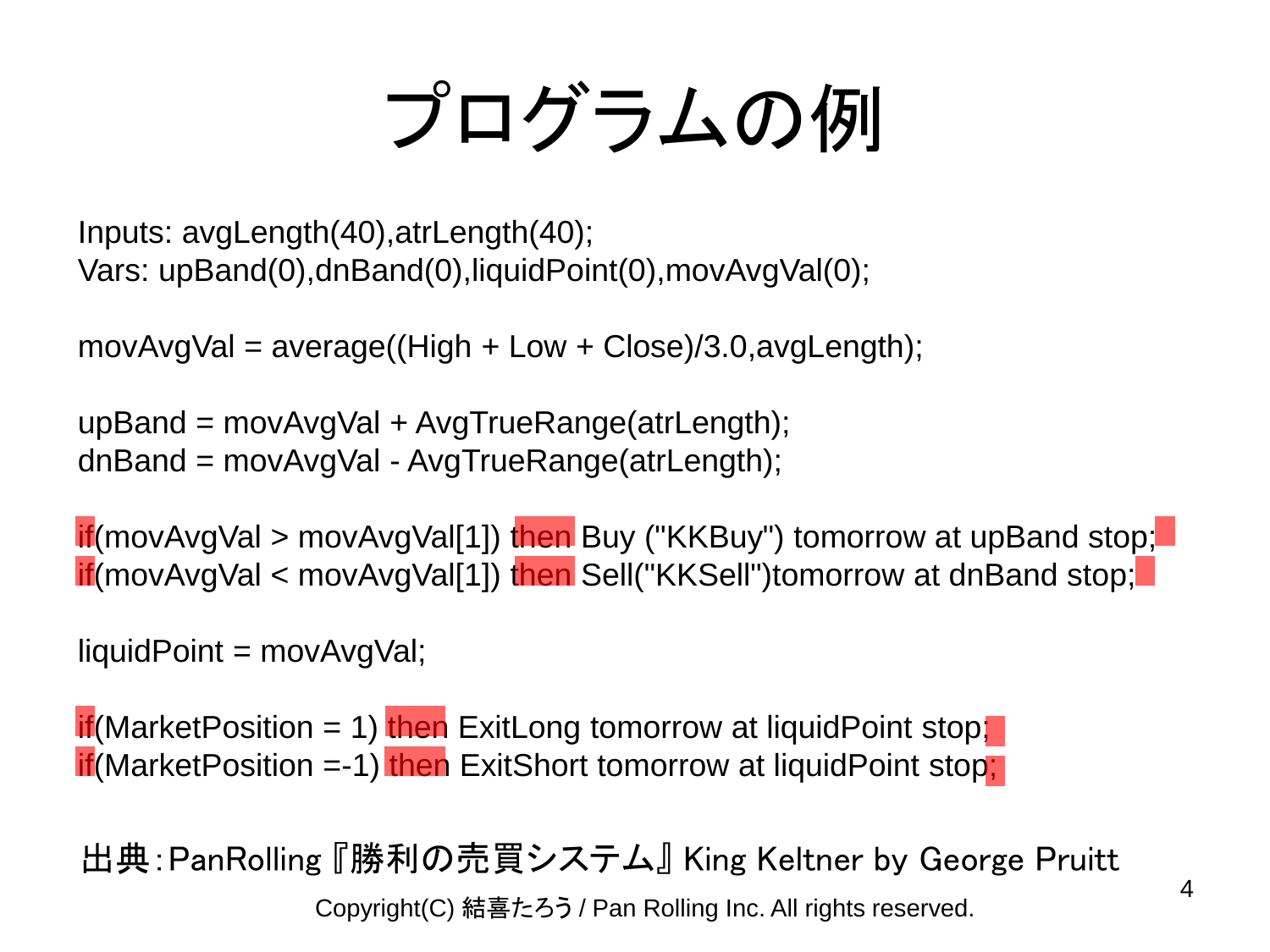売買ルールを作ろう

トレンド追従型のルール

#### 上昇してるものを買う



#### どう、プログラムにすればいいの?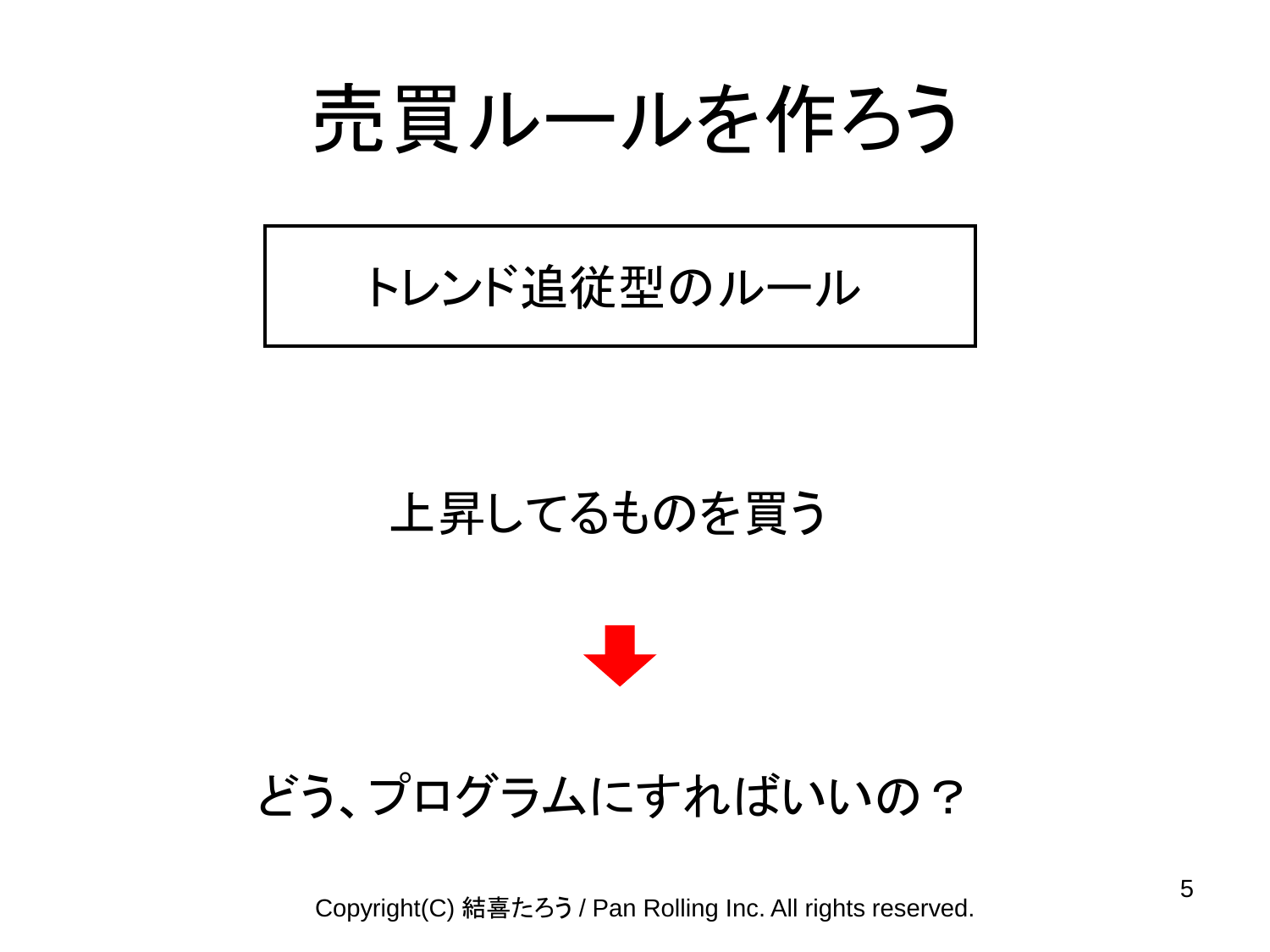## 単純移動平均を使ってみる

短い期間の終値平均値が

#### 長い期間の終値平均値を上抜けたら買い

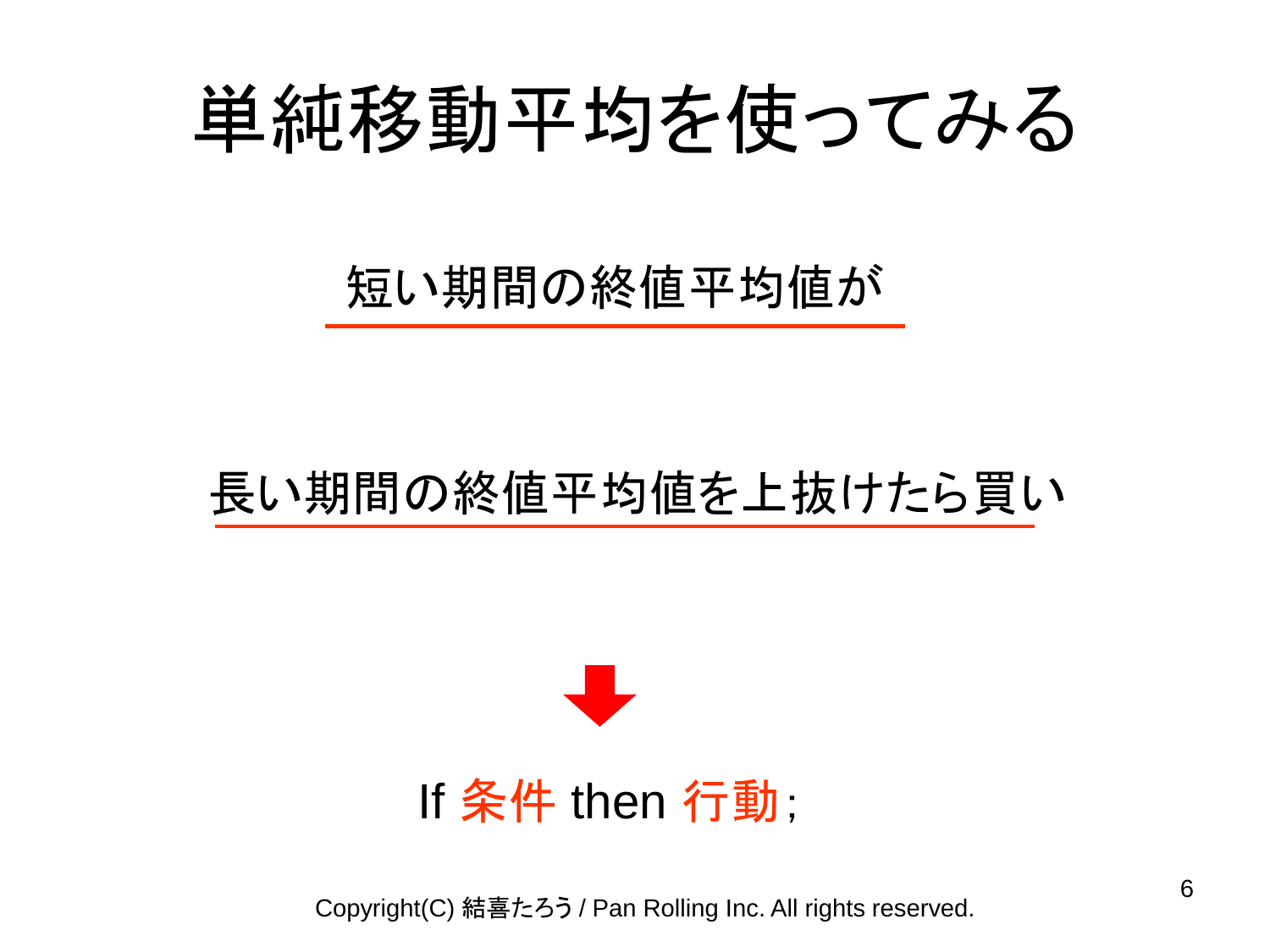条件

#### 「上昇」という条件を具体的に決める

#### 短い移動平均が長い移動平均を上抜け



#### これを上昇の定義とする

#### 曖昧性を排除し、具体性がないとダメ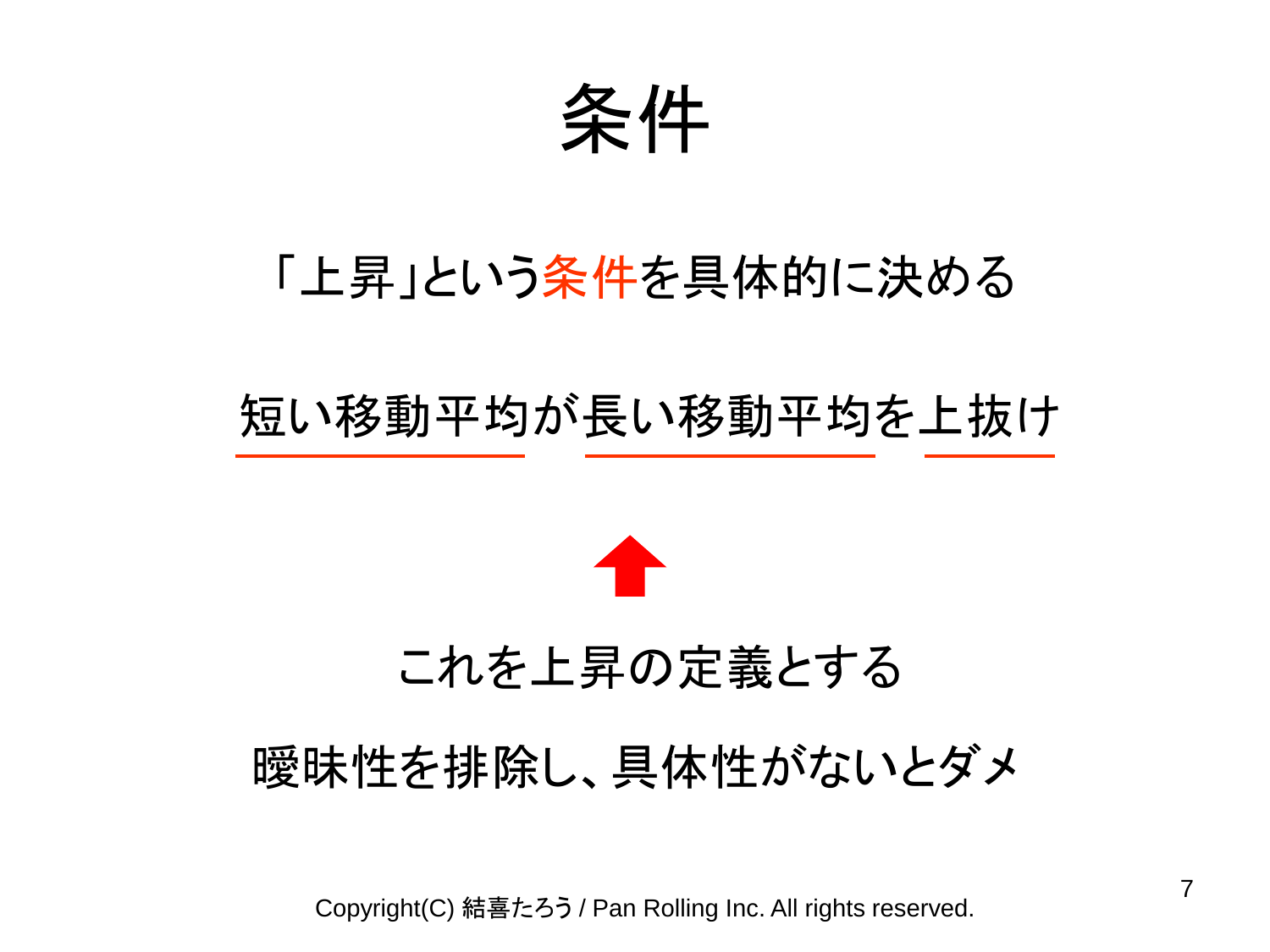条件…単語を決める

移動平均 : Average(価格,本数)

価格は終値closeを使う 短い移動平均の本数をLen1 長い移動平均の本数をLen2

短い移動平均 :Average(close,Len1) 長い移動平均 :Average(close,Len2)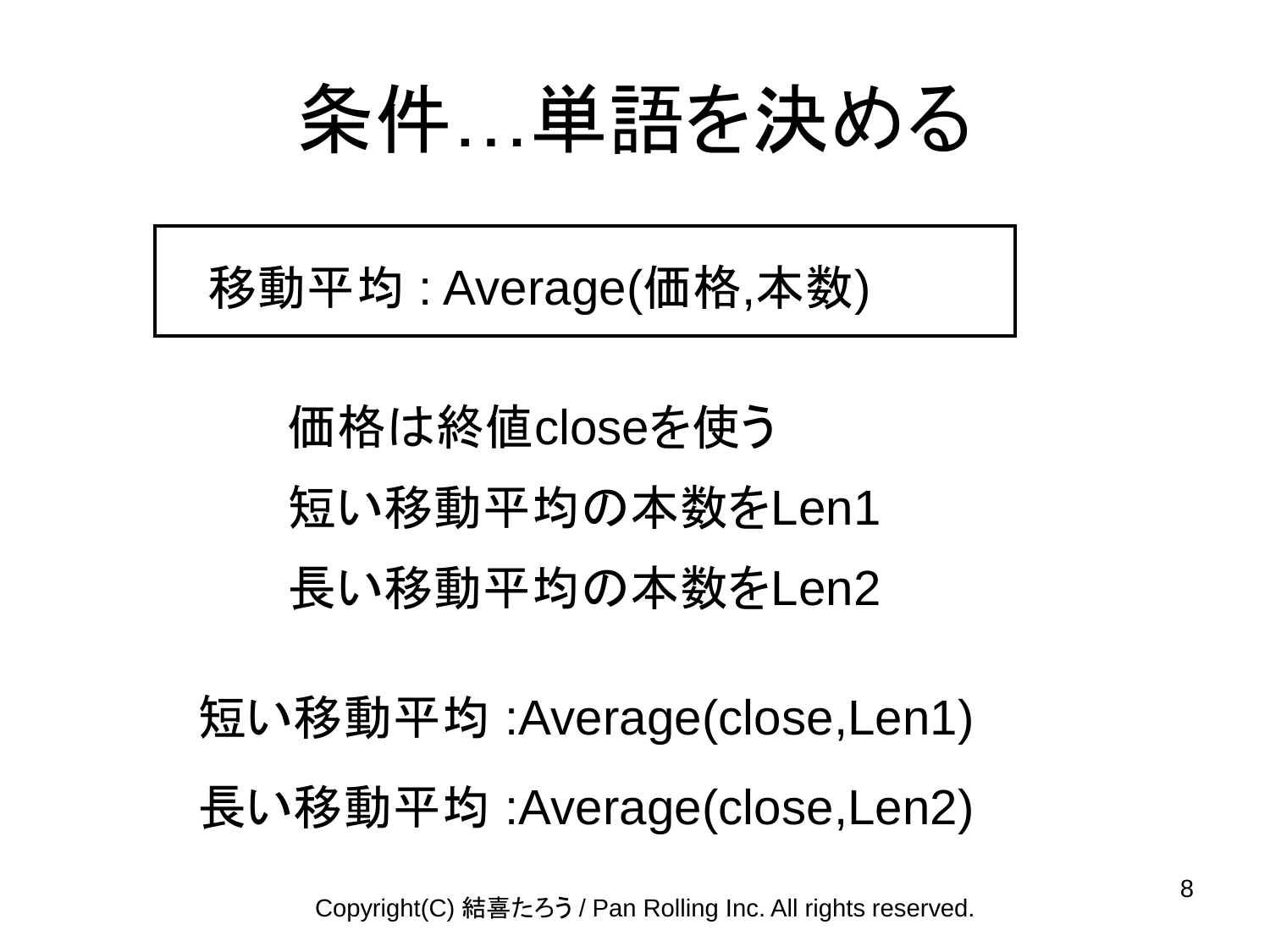条件式を作る

#### 短い移動平均 が 長い移動平均 を 上抜け

#### Average(close,Len1) > Average(close,Len2)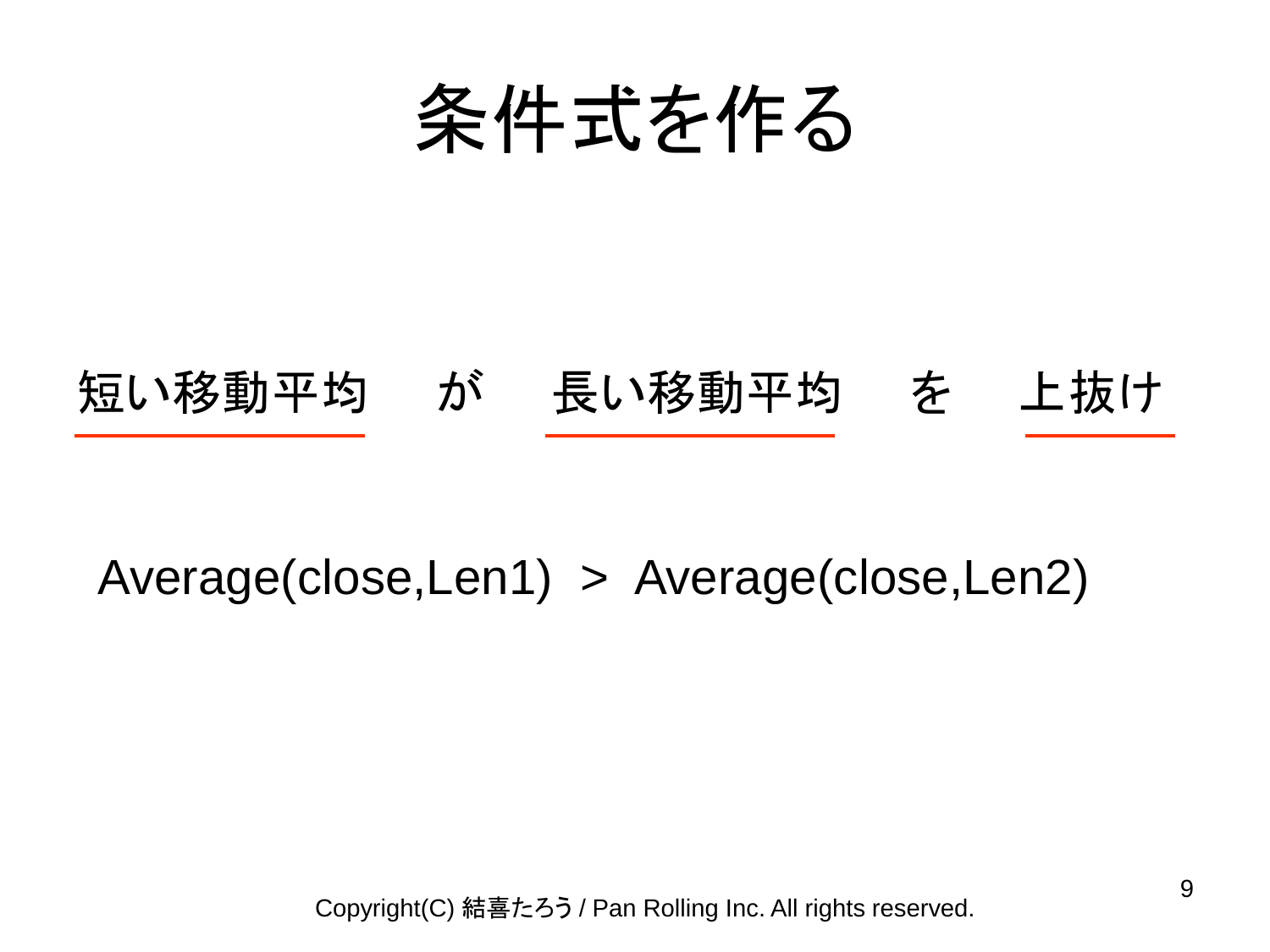行動

#### 「買う」という行動を具体的に決める

#### 条件が発生した 次の足の始値で買い



#### 曖昧性を排除し、具体性がないとダメ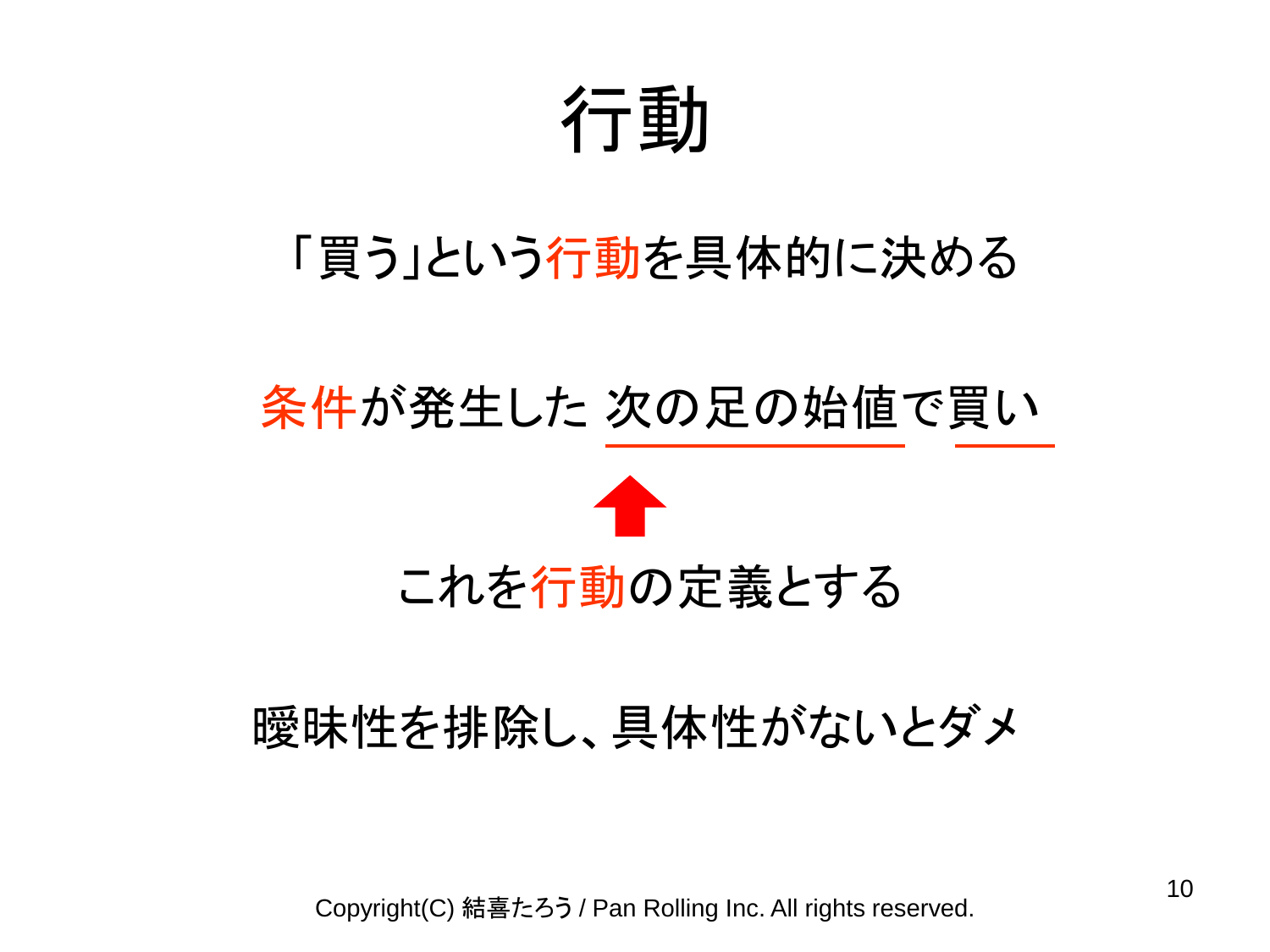

#### 次の足の始値 : next bar at market

買う : Buy



Buy next bar at market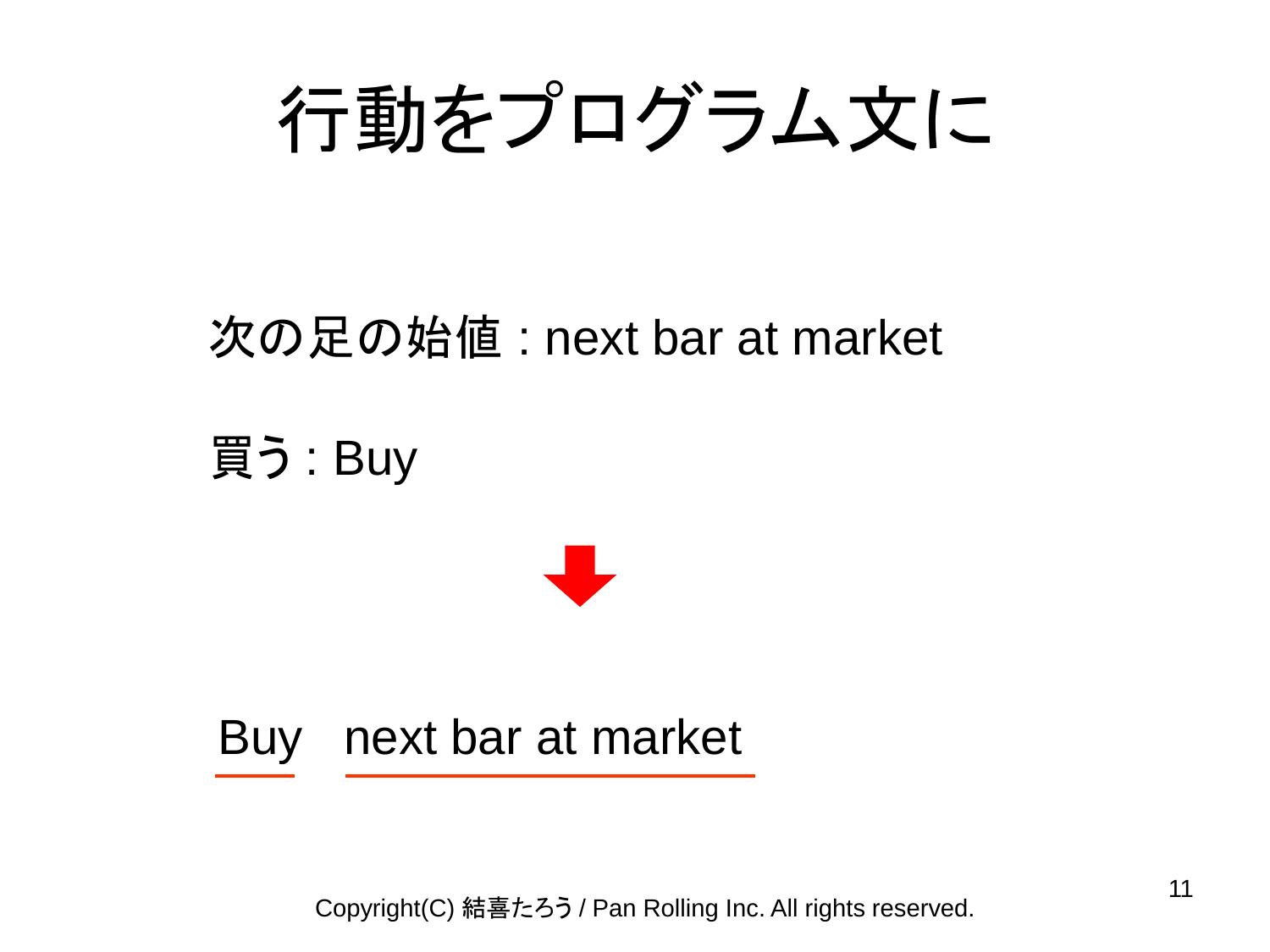If 条件 then 行動 ;

#### ■ 買う : buy の場合

If Average(close,Len1) > Average(close,Len2) then Buy next bar at market ;

もし、短い移動平均が長い移動平均を上抜けたら 次の足の始値で買い という行動をする。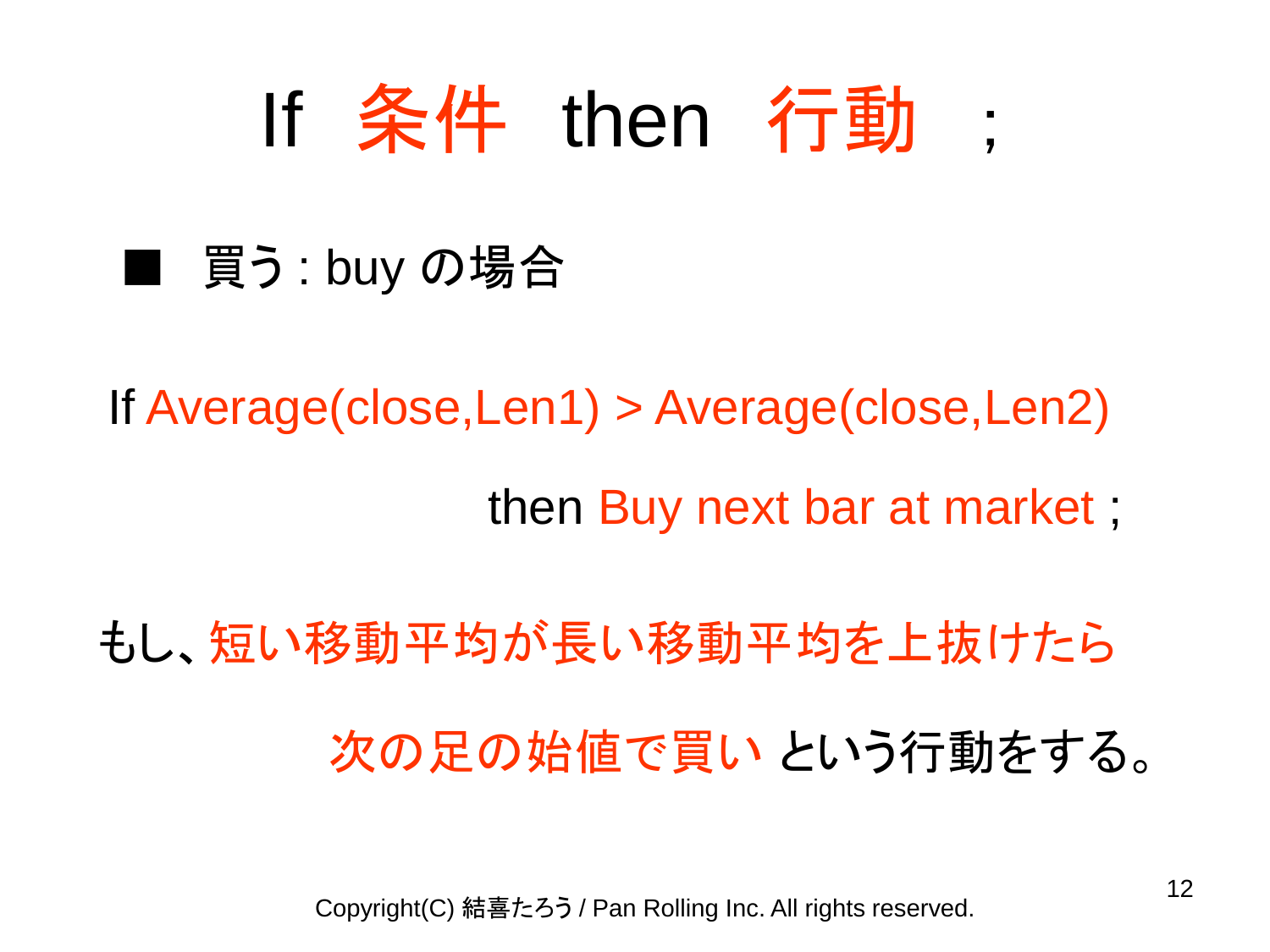

## 短い移動平均の本数をLen1 を 5本 長い移動平均の本数をLen2 を 20本

あとから自由に変えられる変数とする

Input:Len1(5); Input:Len2(20);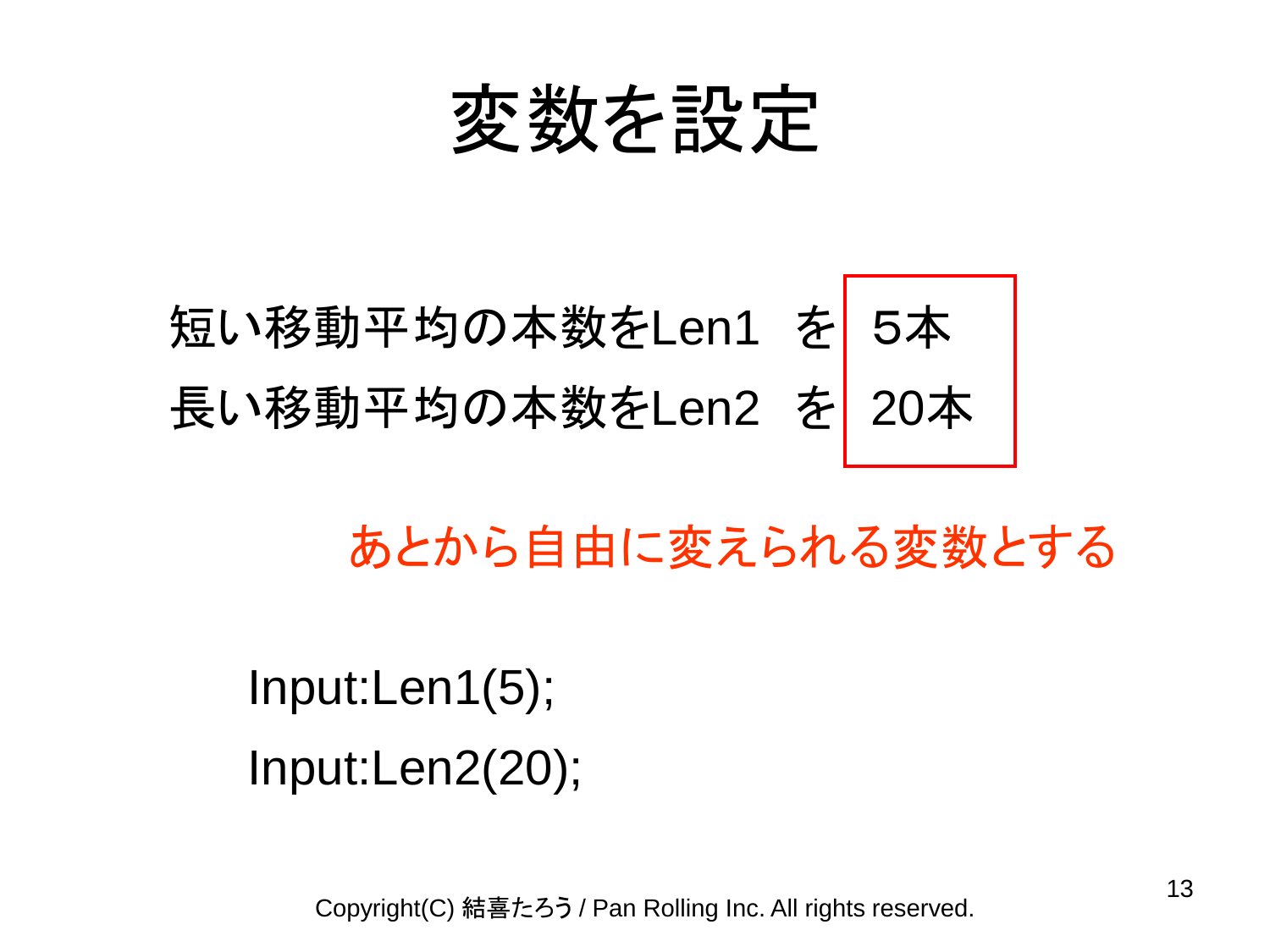## If 条件 then 行動 ;

#### ■ 売る : Sellの場合

If Average(close,Len1) < Average(close,Len2) then Sell next bar at market ;

もし、短い移動平均が長い移動平均を下抜けたら 次の足の始値で売り という行動をする。